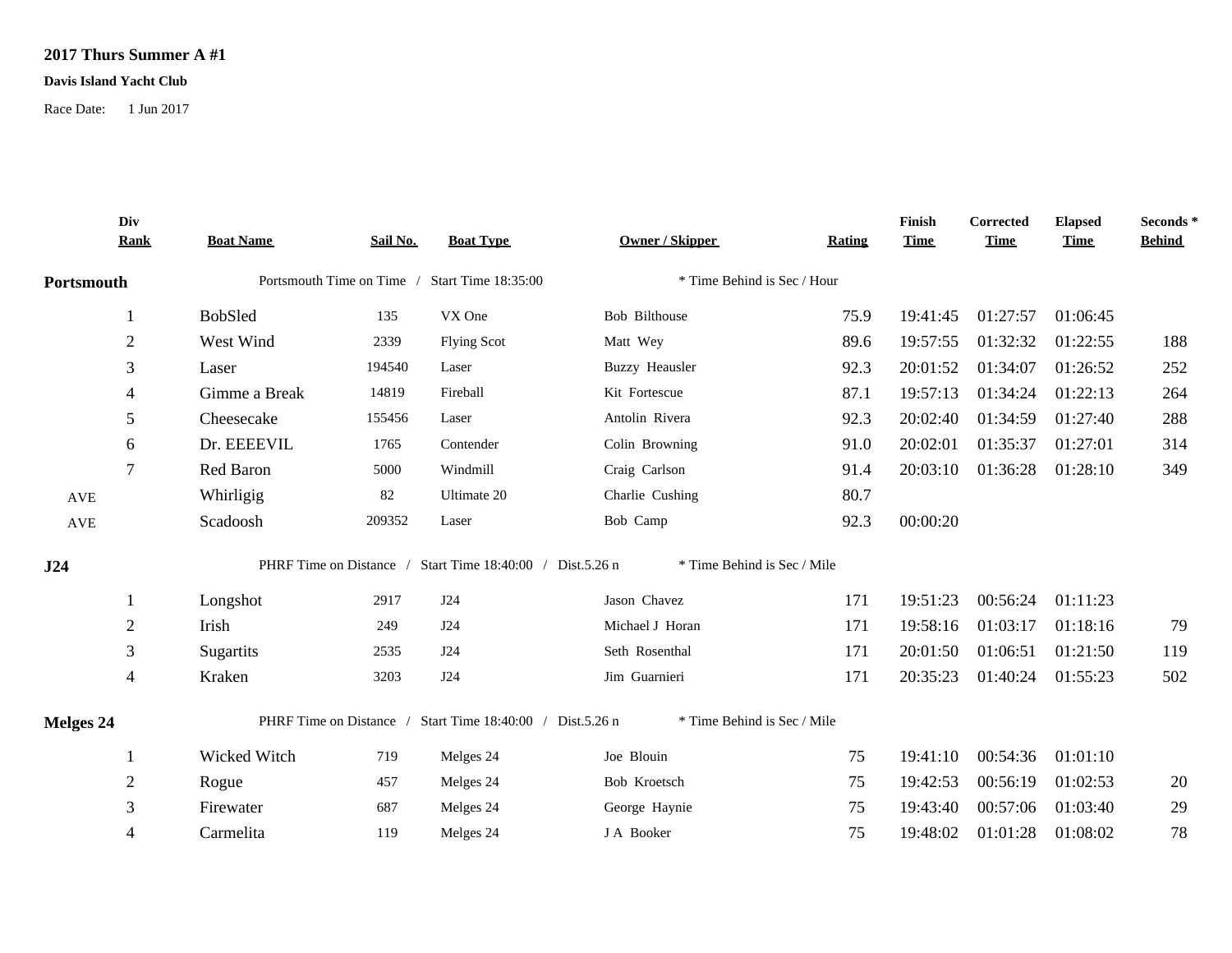| Spin B               |                  | * Time Behind is Sec / Mile<br>PHRF Time on Distance / Start Time 18:45:00 / Dist.5.26 n |              |                    |                       |     |          |                   |          |     |  |  |  |
|----------------------|------------------|------------------------------------------------------------------------------------------|--------------|--------------------|-----------------------|-----|----------|-------------------|----------|-----|--|--|--|
|                      |                  | Tenacity                                                                                 | 241          | Laser 28           | Ken Hardy             | 132 | 19:49:37 | 00:53:03          | 01:04:37 |     |  |  |  |
|                      | $\boldsymbol{2}$ | Mal de Mer                                                                               | 747          | Wavelength         | Richard Karran        | 156 | 19:54:24 | 00:55:43          | 01:09:24 | 30  |  |  |  |
|                      | 3                | Junior                                                                                   | 41186        | J27                | Frank Selph           | 123 | 19:53:09 | 00:57:22          | 01:08:09 | 49  |  |  |  |
|                      | 4                | Privateer                                                                                | 282          | S <sub>2</sub> 9.1 | Chris Jones           | 132 | 19:59:43 | 01:03:09          | 01:14:43 | 115 |  |  |  |
|                      | 5                | Meltemi                                                                                  | 40787        | S <sub>2</sub> 9.1 | Alex Korakis          | 132 | 19:59:52 | 01:03:18          | 01:14:52 | 117 |  |  |  |
|                      | 6                | Son of A Sailor                                                                          | -11          | Elliott 770        | Todd Saunders         | 111 | 20:01:30 | 01:06:46          | 01:16:30 | 156 |  |  |  |
|                      | $\tau$           | Dr Bligh                                                                                 | 30           | S <sub>2</sub> 9.1 | Michael Maher         | 132 | 20:04:26 | 01:07:52          | 01:19:26 | 169 |  |  |  |
|                      | 8                | Alliance B                                                                               | 734          | Capri 30           | Bob Glaser /Tom Barry | 108 | 20:02:29 | 01:08:01          | 01:17:29 | 171 |  |  |  |
| <b>RAF</b>           | 11               | Abracadabra                                                                              | 511          | Wavelength 24      | Emily Roberts         | 156 | 20:05:43 |                   |          | 160 |  |  |  |
| $\operatorname{AVE}$ |                  | Ruckus                                                                                   | 126          | SR 25              | Tom DiGiacomo         | 129 | 00:00:20 |                   |          |     |  |  |  |
| Spin A               |                  | PHRF Time on Distance / Start Time 18:50:00 / Dist.5.26 n<br>* Time Behind is Sec / Mile |              |                    |                       |     |          |                   |          |     |  |  |  |
|                      |                  | Alpha Dog                                                                                | 83170        | Sr 33              | Gordon Latrobe        | 63  | 19:48:30 | 00:52:59          | 00:58:30 |     |  |  |  |
|                      | $\overline{2}$   | Mad Cow 2                                                                                | 46453        | $B-32$             | Chip Merlin           | 54  | 19:51:13 | 00:56:29          | 01:01:13 | 40  |  |  |  |
|                      | 3                | Rocket                                                                                   | 48           | J35                | Tarry Grimsdale       | 72  | 19:59:39 | 01:03:20          | 01:09:39 | 118 |  |  |  |
|                      | 4                | Fire & Ice                                                                               | 83198        | J105               | George Cussins        | 81  | 20:00:29 | 01:03:23          | 01:10:29 | 119 |  |  |  |
|                      | 5                | Kicks                                                                                    | 50           | J92s               | Peter Hartleb         | 99  | 20:02:45 | 01:04:04          | 01:12:45 | 126 |  |  |  |
|                      | 6                | Wired                                                                                    | 39511        | Farr 395           | Achilles/ Brocks      | 42  | 19:59:54 | 01:06:13          | 01:09:54 | 151 |  |  |  |
|                      | $\tau$           | No Limit                                                                                 | 39526        | Farr 395           | Neal Burns            | 42  | 20:00:47 | 01:07:06          | 01:10:47 | 161 |  |  |  |
|                      | $\,8\,$          | Tampa Girl                                                                               | 83242        | J120               | <b>Bill Terry</b>     | 54  | 20:03:36 | 01:08:52          | 01:13:36 | 181 |  |  |  |
|                      | 9                | No Way Jose                                                                              | 42696        | J35                | Jose Suarezhoyos      | 72  | 20:10:21 | 01:14:02 01:20:21 |          | 240 |  |  |  |
| <b>Racer Cruiser</b> |                  | PHRF Time on Distance / Start Time 18:55:00 / Dist.4.99 n<br>* Time Behind is Sec / Mile |              |                    |                       |     |          |                   |          |     |  |  |  |
|                      | $\mathbf{1}$     | Wing It                                                                                  | 43620        | Irwin 39 Citation  | Mike Doyle            | 126 | 20:03:22 | 00:57:53          | 01:08:22 |     |  |  |  |
|                      | $\overline{2}$   | <b>Blue Heron</b>                                                                        | $\mathbf{1}$ | Catalina 425       | Russell Hoadley       | 123 | 20:05:02 | 00:59:48          | 01:10:02 | 23  |  |  |  |
|                      | 3                | Intrepid                                                                                 | 41227        | J40                | Jeff Russo            | 78  | 20:02:05 | 01:00:36 01:07:05 |          | 33  |  |  |  |
|                      |                  | Hooloovoo                                                                                | 63365        | C&C MK2            | Fenn Giles            | 138 | 20:08:01 | 01:01:32 01:13:01 |          | 44  |  |  |  |
|                      | 4                |                                                                                          |              |                    |                       |     |          |                   |          |     |  |  |  |
|                      | 5                | Javelina                                                                                 | 482          | Tartan 37          | Ray Dunn              | 108 | 20:05:47 | 01:01:48          | 01:10:47 | 47  |  |  |  |